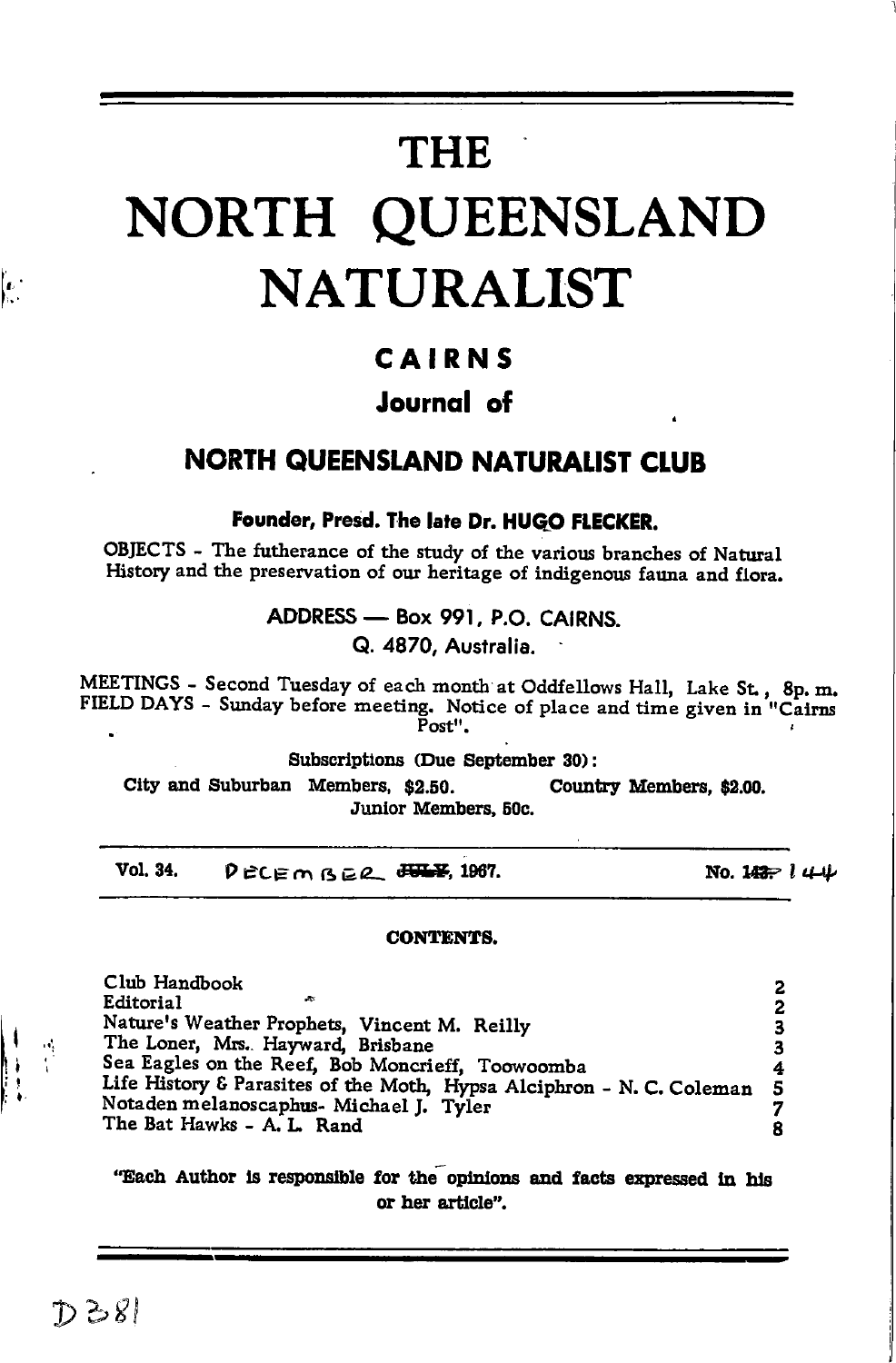CIub Officers - September 30, 1967 to September 30, <sup>1968</sup> President: A. J. CASSELS, Esq.<br>M. L. CASSELS Hon. Treasurer: Mrs. M. MEARS. Hon. Secretary: Mrs. M. L. CASSELS Editor: Miss J. MORRIS

## CtUB HANDBOOKS

| Check List of North Queensland Orchids  75c     |  |
|-------------------------------------------------|--|
|                                                 |  |
|                                                 |  |
| Edible Plants in North Queensland 20c           |  |
|                                                 |  |
| List of Birds Occuring in North Queensland  20c |  |
| Marketable Fish of the Cairns Sea. 10c          |  |
|                                                 |  |
| Check List of Australian Dryopidae 5c           |  |
| (Plus Postage)                                  |  |

### EDITORIAl

It is pleasing to know that the Mayor of Cairns, Ald. Colin Penridge, has ogreed to become Potron of our Club.

The Flecker Herbarium and Club Library have now been safely installed in the building provided by the Caims City Council at the Botanical Gardens in Edge Hill, Essential furniture and equipment for this building have been provided from our now much improved funds. Here the Honorary Curator, Dr Brass, can now work, and will welcome interested visitors.

When possible, requests for specimens (beetles for a young entomologist in Hungary frogs for the University of Queensland, etc.) have been met.

In short, those most active in the Club may look back on a year of sound ochievement ond of much enioyment.

Christmas greetings and good wishes to all.

NOTE: Townsville Univenity College would welcome, for study purposes, the bones (particularly skulls) of native mammals found in the bush. Ants will clean a "high" specimen. Freshly road-killed specimens, if not too mutilated, are also of value if they can be preserved (preferably in formalin - make slit in belly to allow preservative to enter body cavity.) and send to: Mr. Norman Milward, Dept. Zoology, University College of Townsville, Pimlico, Townsville.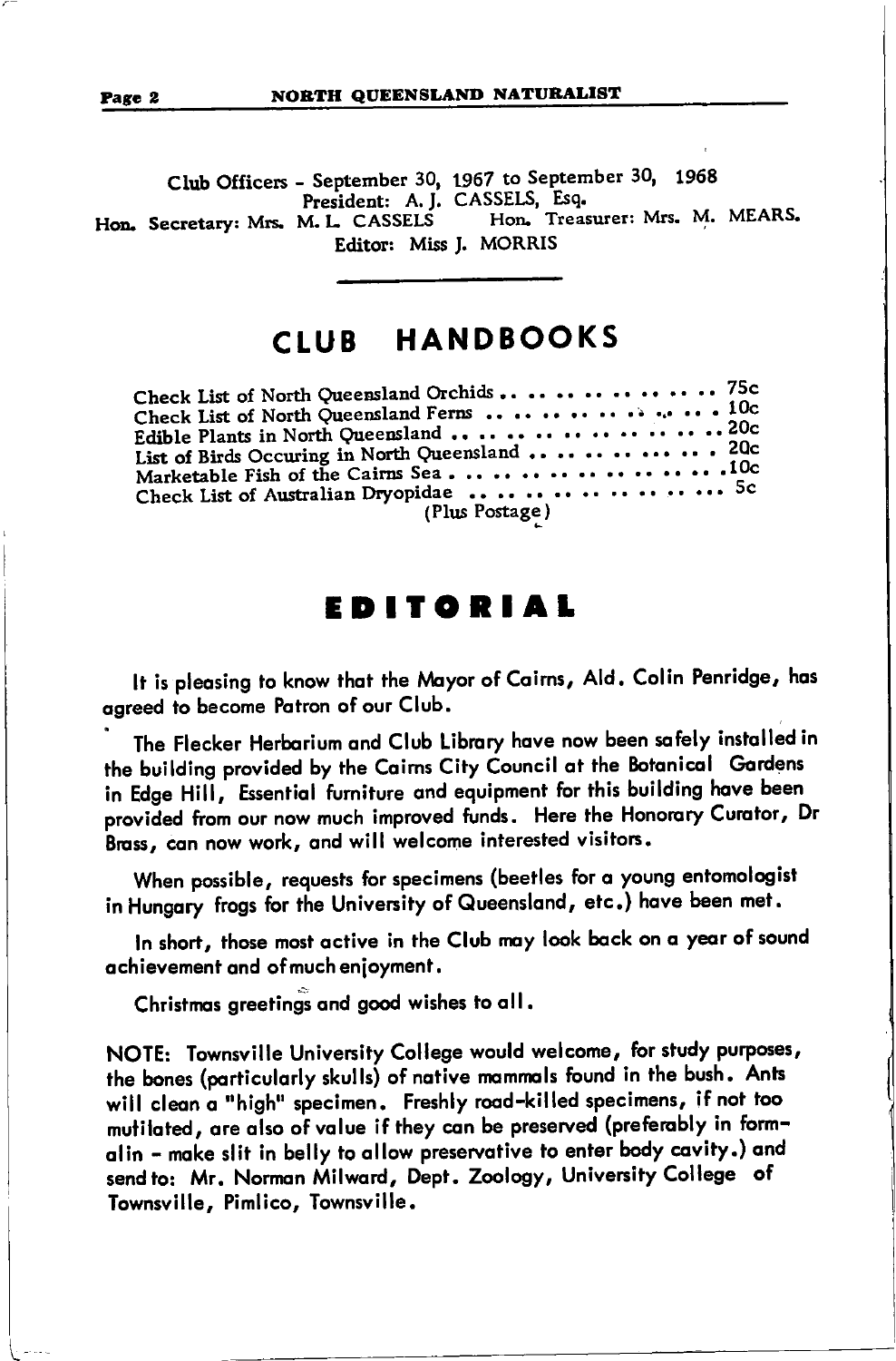## **NATURE'S WEATHER PROPHETS**

One wonders, after studyinginsects and other animals over a period of years, are they better weather prophets than humans are?

It is a well known fact that ants will move their eags and young to higher levels some days before heavy rains arrive. The old bushman would watch the ants and know when rain is due, and the ants were never wrong. Crocodiles are also known to make their nests and lay their eags before heavy rain. The crocodile at Mt. St. John Zoo was noted for this and, generally, after the nest-making and the egg-laying, heavy rain fell. Birds also seem to know when rains are due, as their mating and egg-laying and hatching of the young birds coincides with the growth of fresh green grass with its abundance of insects - grasshoppers, caterpillars, worms, etc. as well as the availability of fresh water.

Another very interesting observation has been made by Mr. Peter Maconochie, the Water Officer of the Cairns City Council.

Speaking to me just after the recent exceptional floods in Freshwater Creek, where the water supply Intake is situated, Mr. Maconochie said: "I should haveknownwe were going to have a flood because I saw the tortoises all out on the high ground." On three previous occasions he has observed this evacuation of the tortoises in the Gorge a few days prior to heavy rains and floods in the Freshwater Creek area, In the Gorge, during the floods, hugh boulders of tons in weight are washed about like corks and a rortoise would have very little chance of survival. So Nature has aiven them the power to know when a flood is due, when they will vacate the creek for higher ground till the danger is past.

One wonders how many more of Nature's creatures are endowed with this sixth sense and can successfully foretell the weather.

Vincent M. Reilly.

#### **THE LONER**

It is not generally known that, in herds of cattle, as in humans, there is occasionally an anti-social type which appears to spend its life wandering aimlessly, never mixing with the other cattle. I saw an example of this while camping in the Gulf Country in Northern Queensland.

The last glimmer of the setting sun made bright patches here and there on the lake as flights of wild duck settled among the water lilies, noisy flocks of black cockatoos and beautiful grey and pink galahs flew up from the water's edge to roost , or flashed and wheeled in evening flight, and a pair of sombre plain turkeys warily came down to drink.

Several mobs of stock followed the well beaten pads to either side of the lake, some moving slowly, others in a hurry to drink. After a few playful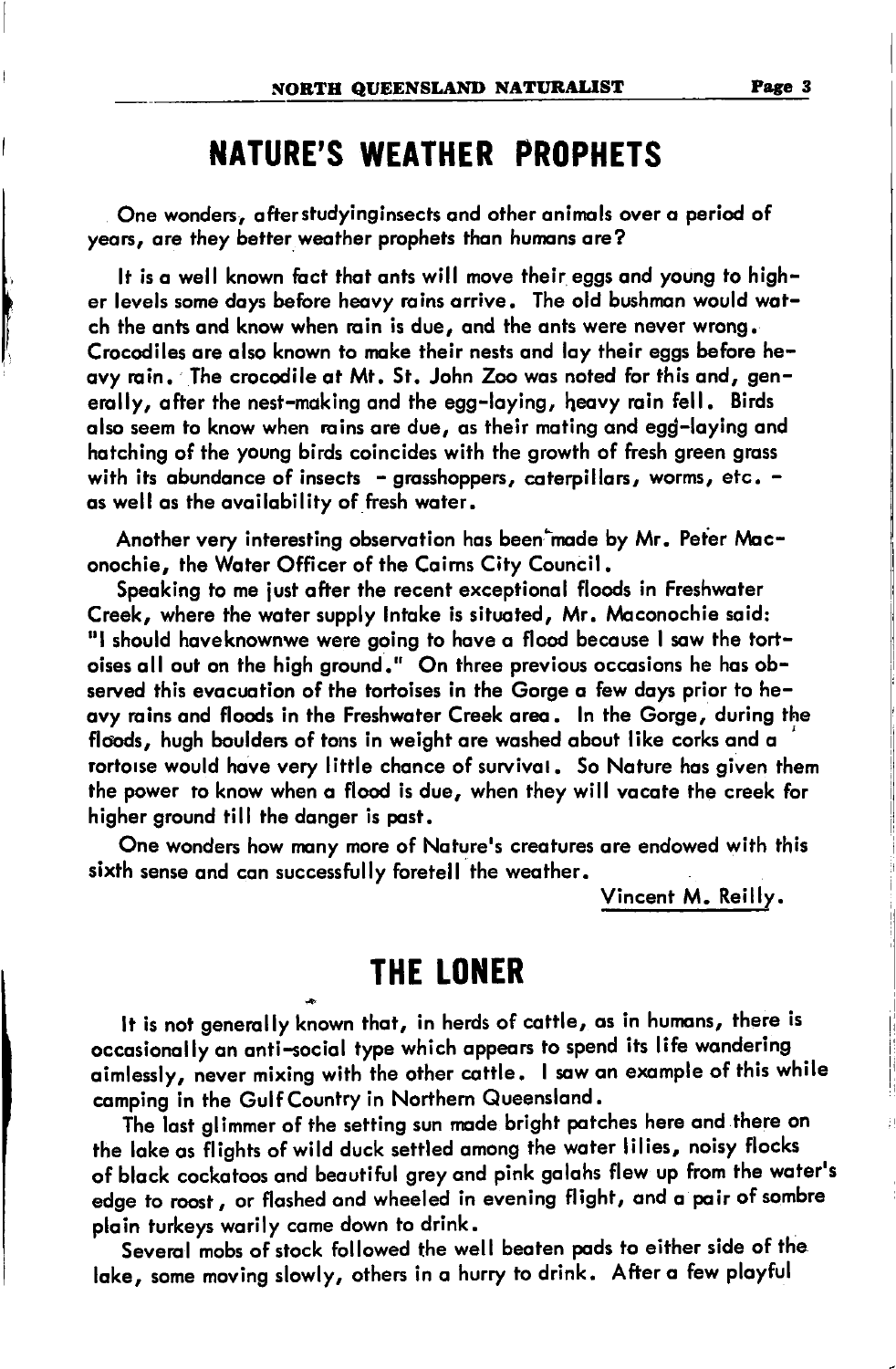bouts between the youngsters, all settled down quietly for the night.

Suddenly the peaceful harmony of this beautiful spot was disturbed by a long drawn out bellow in the distance, coming closer and closer. Then over the rise he appeared - a partly grown Polled Angus bullock. There he stood in a tension of anger and scanned the campers, who were between him and the water. Bellowing in defiance, he pawed the soft creamy dust until his alossy black coat took on a greyish hue.

Still bellowing resentfully, he retreated down the slope and followed another pad around the back of the old battery site to the other side of the lake. Then, after quenching his thirst, he approached the resting stock, but not to rest. He wandered aimlessly backwards and forwards amongst them, as though in quest of something. After several minutes he moved along the lake side to the rest of the stock, where he resumed his restless wandering.

The behaviour of the animal was indeed strange, and appeared to have a disturbing effect on the herd.

Then on again, as if following an invisible guide, he moved away from the lake towards a distant line of timber. The urge to roam was ever there, and the mournful bellowing was faintly heard far into the night, as he travelled further and further away over the ridges, unable to find peace, roaming ever onwards. Mrs. Hayward, Brisbane.

## **SEA EAGLES ON THE REEF**

It is a matter for some concern, amongst naturalists, at any rate, that our Australian eagles have never received the recognition they deserve. Slaughter and abuse are the lot of the noble Wedgetail, and in parts of the Outback a bounty is paid for every one destroyed. The splendid sea eagle of our Queensland coast is better off in this respect; but whoever heard of an Australian who was proud of his eagle, and sincere enough to say so?

The equivalent of our Sea Eagle is the White-headed or Bald Eagle of America the female of which is the same length as the male of our eagle, 38 inches. The Americans have proudly displayed their eagle as a symbol of nationhood, while we have chosen to ignore it.

The Wedgetail and Whistling Eagles are old friends of mine, but the Sea Eagle was only a passing acquaintance until my visit to the far northernreefs.

While we were lying off Cape Bedford one night, watching the light on Three Isles, a reef away to the nor-nor-east, the skipper informed me that there was a sea eagle's nest built midway up the steel structure of the hundred foot light tower. I was anxious to examine the nest, but when we anchored off the cay the following morning, the steel light tower failed to reveal any sign of a nest. We landed in the dinghies, and the first thing I noticed was tyre-tracks in the sand of the cay. I scratched my head as I looked at the tracks, for if anything was out of place on this remote reef of the Barrier it was they. Then I remembered the day in Port Douglas when the lighthouse tender Cape Moreton had anchored off the beach and sent her bia "duck" ashore. The same thing had apparently happened here, for those tracks led dir ectly to the foot of the tower. While clearing away undergrowth from the foundations, the maintenance crew had no doubt decided to remove the nest in the tower as well.

Page 4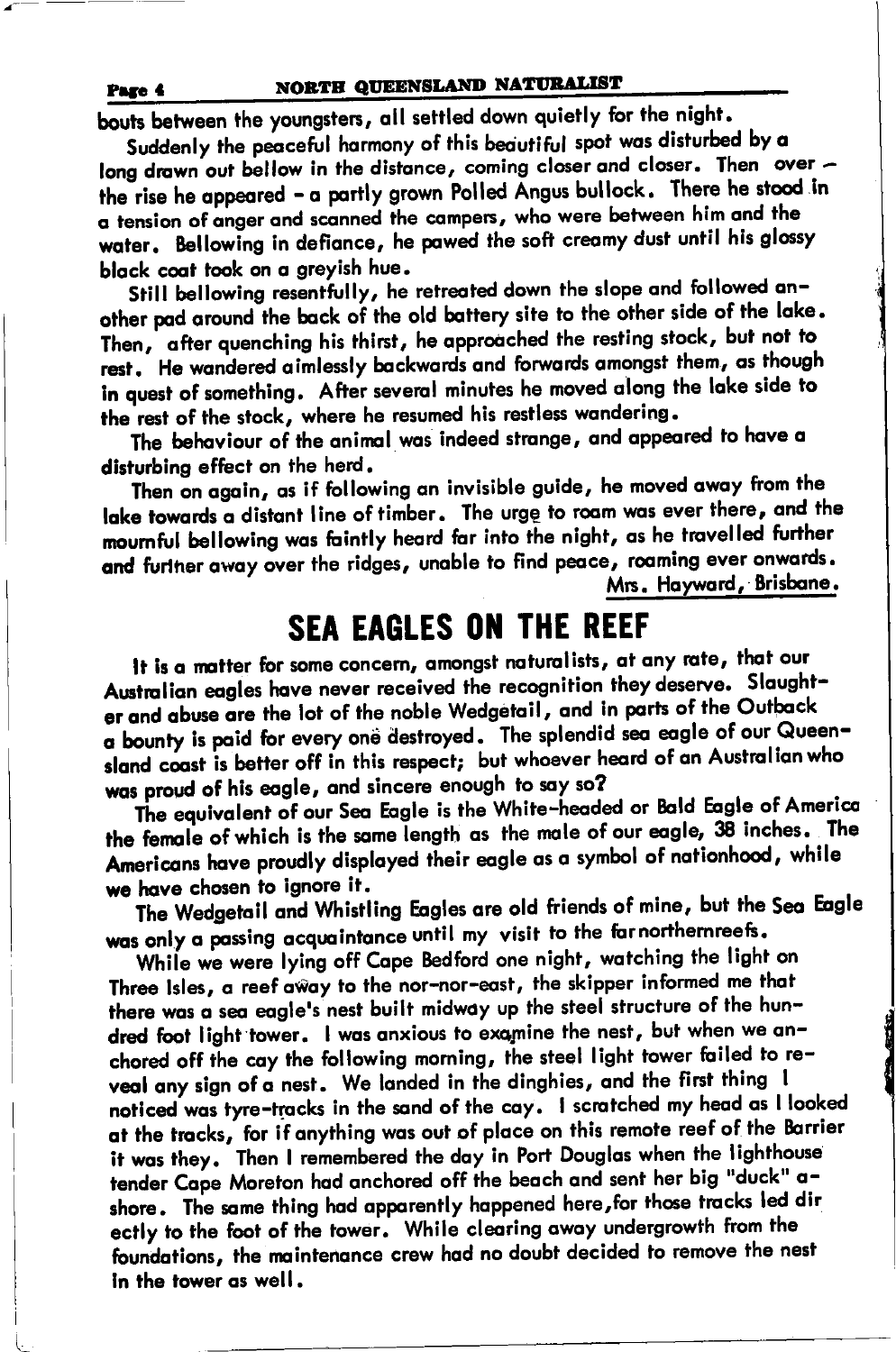#### NORTH QUEENSLAND NATURALIST Page 5

A week after this disappointment, I was consoled by finding a nest of my<br>own on Eagle Reef, to the South-west of Lizard Island. It was built on the ground, on a cay which is only a few feet above sea level., composed of hefty sticks and all manner of driftwood, it was a tremendous thing, over seven feet high. Apparently, like the wedgetail, the sea eagle builds on and adds to the old nest every year. There was still fluffy down clinging to the top of the nest, but the fledgling was gone. I am not sure, but I believe the sea eagles rear only one youngster a year. Wedgetails, I know, rear two. I climbed the structure, a miniature tower in itself, and found inside the nest two electric light bulbs, probably discarded by passing vessels, and a rubber ball. Sea Eagles live mainly on fish and refuse cast up by the sea, so I can only conclude that these strange objects had attracted the hunting eagles' attention while floating in the water, and been taken to the nest for closer examination. Why they were allowed to remain in the nest after being proved valueless as food, I cannot explain.

While I was rambling over the mighty granite crags on Lizard Island, I watched a sea eagle wheeling high above me in the darkening sky. The eagle has a peculiar, butterfly-like flight, and is a joy to watch. Night was at hand and the eagle and I shared a great and all-pervading loneliness<br>of land and sea and sky. I wondered if this was the same eagle that had built its nest on Eagle Reef and, if so, why had it chosed such a vulnerable place when the granite heights of Lizard Island were close at hand. The topmost point of Lizard Island is eleven hundred feet above the sea, yet only o few miles owoy ocross the woier, o nest hod been built of seo level .

and the bird has therefore no fear of mankind. Perhaps there is another The only inference I can draw is that Eagle Reef is never visited by, man, reason. If so, it is good to know that Nature still has a few secrets left. Bob Moncrieff, Toowoombo..

## LIFE HISTORY & PARASITES OF THE MOTH. **HYPSA ALCIPHRON**

This moth lays its eggs in dome-shaped clusters, 9–12 mm. in diameter<br>and 4 mm. deep, on the under surface of young terminal leaves of the cluster fig (Ficus racemosa). The eggs are laid early in the evening and several egg-masses may be laid by one moth. I have counted 60-80 eggs approx. in each group. They are fastened to the leaf and to each other by a sticky sub-<br>stance and covered by scales and fine hairs from the moth's abdomen. They are about  $1\frac{1}{2}$  mm. in diameter and ofa pale pearly green tint. Hatching takes from 5-7 doys ond emergence tokes ploce ot night.

Caterpillars are about 4 mm. long on hatching, with a large head and slender body. The colour is: head, reddish brown; body, two parallel white stripes<br>on dorsal surface separated by a central black line. There is a longitudinal white stripe on either side of body ventral surface. Thorax, greyish black; .abdomen, yellow. These colours are maintained throughout the larval stage of the insecf.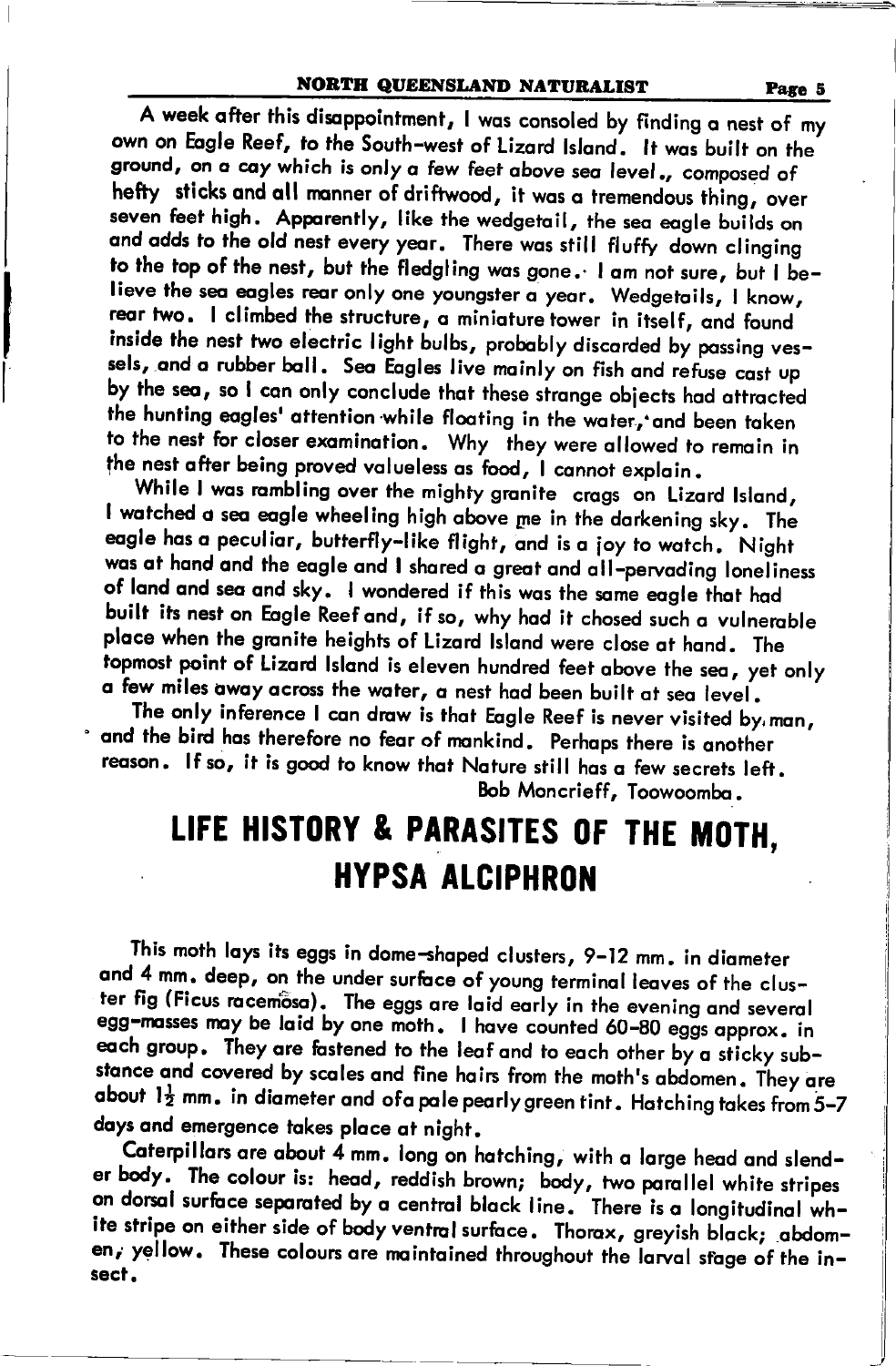#### NORTH QUEENSLAND NATURALIST

Feeding commenced immediately, the larvae feeding outward from the egg cluster and eating only the softer parts of the leaf, leaving it like a skeleton of green gauze. It took the young caterpillars about two days to eat this first leaf, after which they scattered to nearby leaves. They fed mainly at night, sheltering by day between or under leaves.

From the time of emergence to about one third of their larval period, the caterpillars seemed to die of a disease in which they were suspended from the leaf by a strand of silk or stretched immobile on the leaf surface. Many of the survivors were eaten by small bronze cuckoos and varied trillers. Mortality from the disease was about 30% of the insects and from the birds probably 50%-60%.

There are at least four moults in the caterpillar state, with no apparent change in instars but the diminished proportion of the head to body size. Larval period is 18-21 days, by which time the caterpillar has grown to 28-33 mm. in length and 5-6 mm. in diameter. It then prepares to pupate by drawing the edges of a leaf together and binding them with silk. Pre-pupal stage is 1-2 days and the Pupa is naked within the folded leaf.

The adult insect emerges in 12-14 days.

Males and females are similarly coloured: Head, thorax and abdomen, orange (black spot on each shoulder); eyes, brown. Forewings - brown with white veins, central longitudinal white patch on dorsal surface, small oval patch on ventral, surface. Rear wings - dorsal, fore part white, rear brown; ventral, triangular central white patch, remainder brown. The females are about 64 mm, and the males 56 mm, across the wings.

Many of the mature larvae were found to be parasitised by tachinid flies. On examining some of the caterpillars at different stages of growth, I found that the fly laid its eggs on the dorsal area of the thorax and the maggots, on hatching, entered the caterpillar's body near the point of attachment of the egg. Of the caterpillars examined, approximately 60% were parasitised by the fly and had 1-3 maggots in them. The parasitised larvae prepared for pupation in the same manner as a healthy insect by pulling the leaf edges together and binding with silk, but they did not pupate. Examination with the mic roscope showed the movement of the maggot within its victim, and the movement, shape and transparency of parts of the skin showed the number of maggots present. I have watched through the microscope the twitching of the victim's legs and jaws and the writhings of the still living body in response to the movement of the maggots within, and have seen the large kidney-shaped spiracles on the posterior of the parasite as they were thrust to some break or thin area in the caterpillar's skin through which the maggots evidently drew their air supply. From the time of preparation for pupation, these parasitised larvae lived a maximum of four days. Some were still alive when the maggots ruptured the body wall and emerged to pupate beside the host's remains.

As the maggots emerged and pupated, I placed them in separate jars on cotton wool.

Some of these pupae produced the typical, sombre, grey and black, bristly tachinid flies; but about 50% of those examined produced three species of

Page 6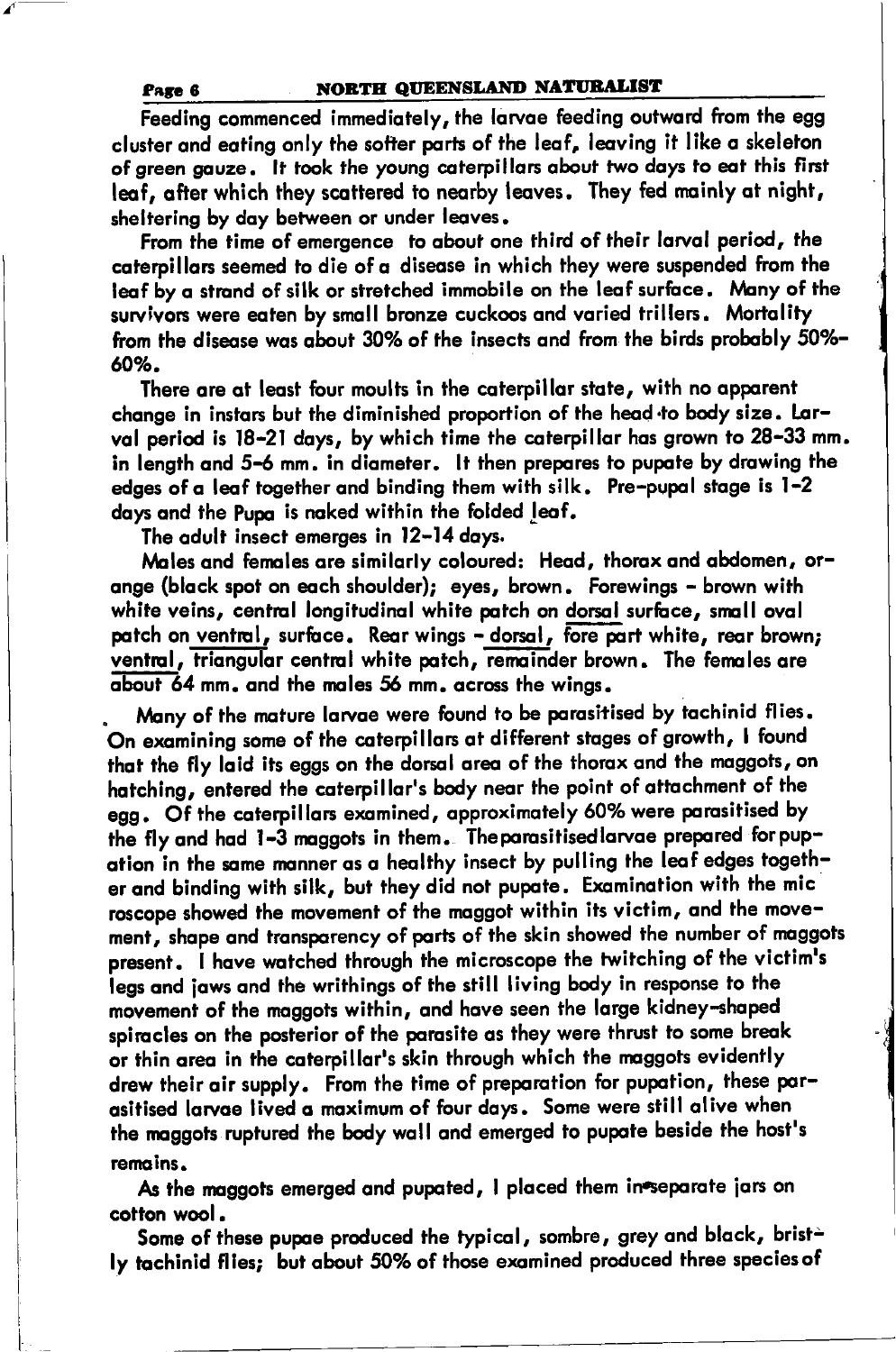#### NORTH QUEENSLAND NATURALIST

chalcid wasp, which were parasites of the fly maggots within the caterpillars. Two of these species have been identified by entomologists of the C.S.I.R.O., Canberra; the third species has not been identified.

N.C. Coleman, Edmonton.

Page 7

Notaden melanoscaphus, a species of frog new

to the fauna of Queensland.

When Hosmer (1962) described the leptodactylid frog Notaden melanoscaphus the only material available was a single subadult male collected at Borrolcola in the Northern Territory. In June 1963 P. Aitken and N.B. Tindale of the South Australian Museum collected five specimens of this species in Queensland. The purpose of this note is to place on record this addition to the Queensland fauna and to briefly supplement the morphological information of the type description.

The specimens were found at Appel Channel, Mornington Island and have been deposited in the South Australian Museum collection where they are catalogued R. 4936. Mornington Island is approximately 200 miles east of the type locality.

The series has a snout to vent length range of 30.8-33.2 mm. with a mean of 31.6 mm. None are sexually mature and the poor condition of their viscera prevents accurate sex determination. In their gross proportions the specimens conform very closely to the type description. Hosmer gave a figure 0.28 for the tibia length to snout to vent length ratio, whilst in the present specimens the range is 0.27-0.29 and the mean 0.284. Similarly the head width to snout to vent length ratio of 0.28 for the type compares with 0.27-0.30 (mean 0.286). From a comparison of these figures with those provided by Hosmer for 10 specimens of bennetti and 46 N. nichollsi, it would appear that comparison of these standard characteristics will not provide a means for distinguishing the three members of the genus.

The dorsal pattern of pigmentation is similar in that all specimens bear five large dark blotches, which are rendered conspicuous or inconspicuous by differences in the intensity of the background colouration. Each specimen bears the jet black outer metatarsal tubercles which evidently characterise this species, and provide a ready means of identification.

Although the skin of melanoscaphus lacks the prominent tubercles of bennetti, it is nevertheless clearly well endowed with secretory granules, for the dorsal surface of two specimens is covered with a dense film of congealed, creamy secretions.

#### **Reference**

Hosmer, William (1962), a New Leptodactylid Frog of the Genus

Notaden from Northern Australia.

Amer. Mus. Novit. No. 2077, pp. 1+8.

Michael J. Tyler South Australian Museum, North Terrace, Adelaide, S.A.